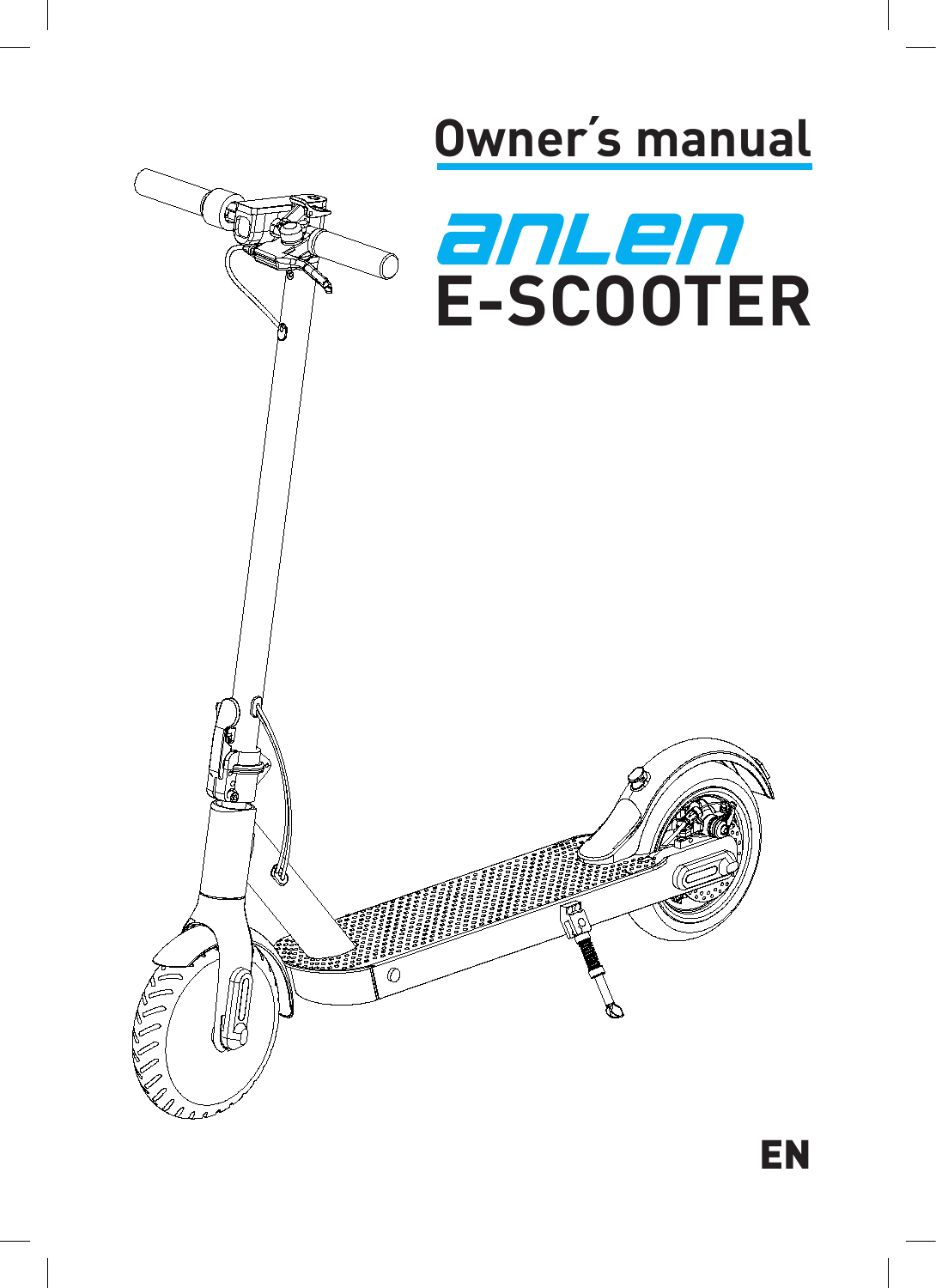# **1. Package content 2. Technical data**



| Dimensions (length/width/height)       | 1080*430*1140mm unfolded/490mm folded         |  |
|----------------------------------------|-----------------------------------------------|--|
| Weight                                 | 12.7KG                                        |  |
| Max. vehicle payload (rider + luggage) | 100KG                                         |  |
| Max. speed                             | 20KM/H                                        |  |
| Range (km)                             | 15-18KM (measured at 25°/15km/h/65kg payload) |  |
| Applicable terrain                     | Flat road                                     |  |
| <b>Rated Voltage (VDC)</b>             | 36V                                           |  |
| Max charging voltage (VDC)             | 42V                                           |  |
| <b>Charging Rated current (A)</b>      | 1.5A                                          |  |
| <b>Charging time</b>                   | $5-6H$                                        |  |
| Rated power (W)                        | 250                                           |  |
| Max power                              | 500W                                          |  |



Carefully check the package content. If anything is missing or damaged, please contact your local customer service for support.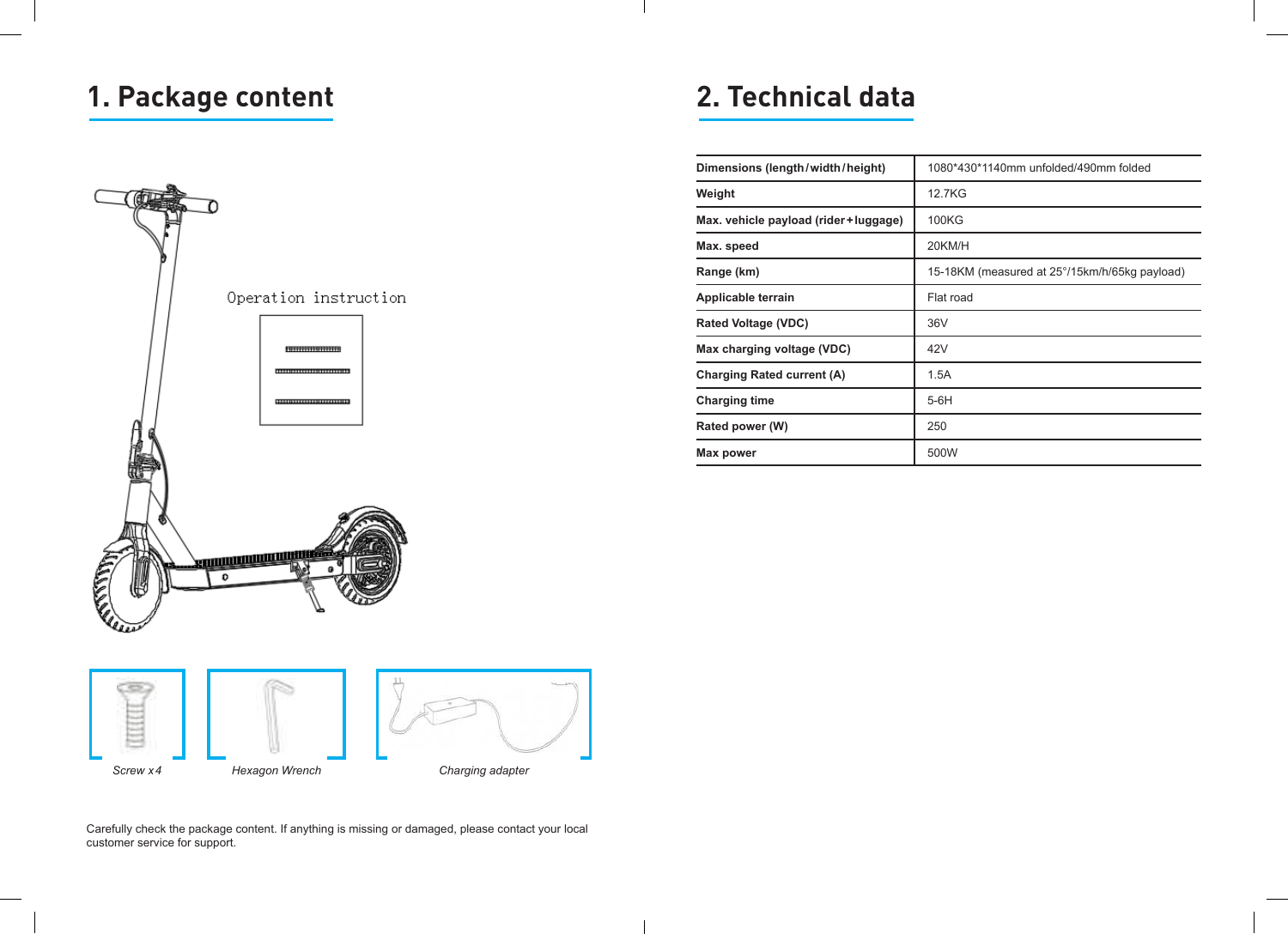# **3. Product overview**



# **4. Assembly & Setup**



*Unfold the scooter close & secure the Install the handlebar on the steering tube. folding mechanism.*



*Use the hex wrench supplied in the packing box to lock screws on both sides. max. torque 5Nm*

### **Charger connection**





**2**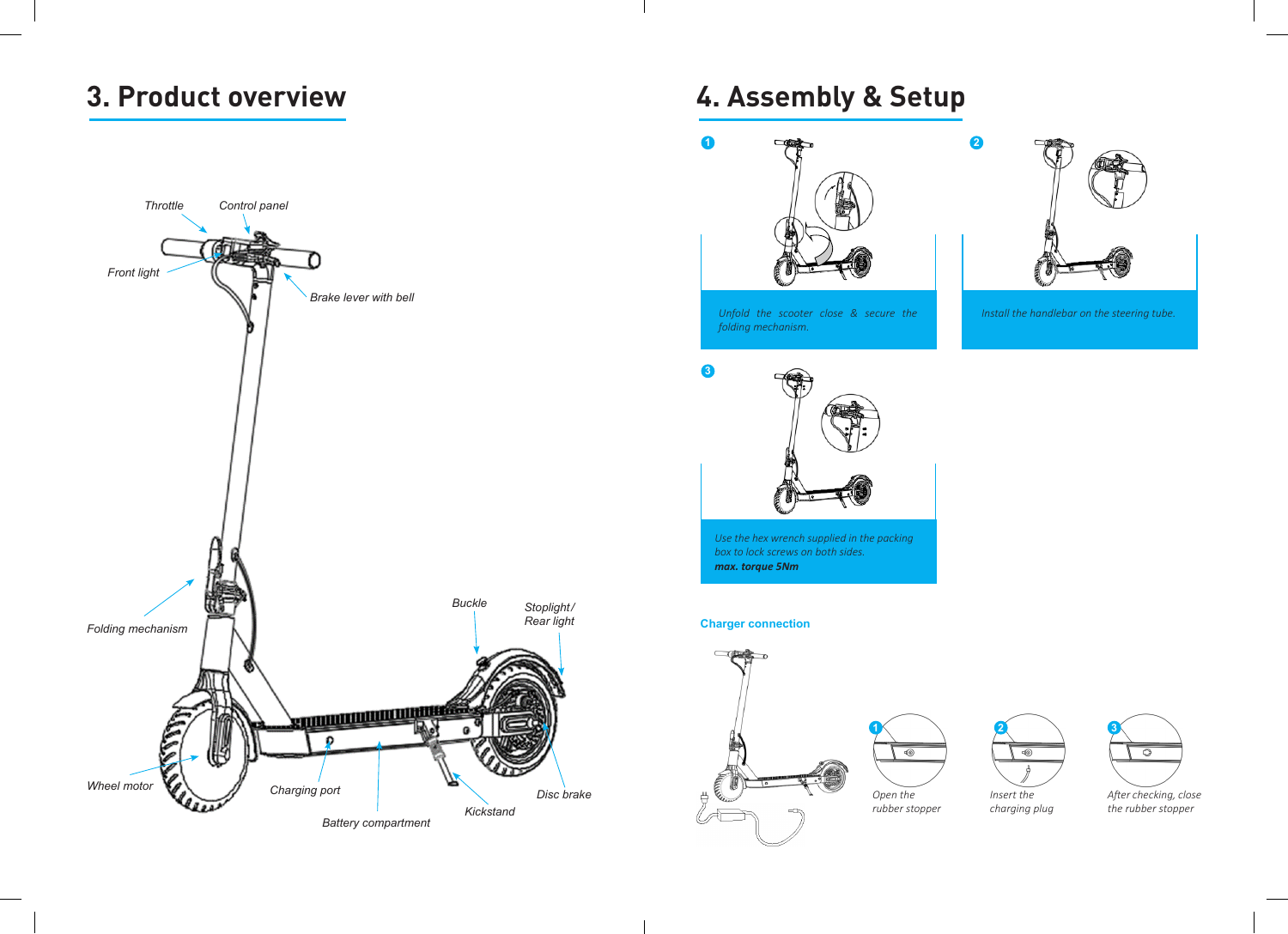# **5. The control panel**

| <b>Mode indicator</b><br>П | Low-speed modus (green light)<br>High-speed modus (red light)                                                                                                  |
|----------------------------|----------------------------------------------------------------------------------------------------------------------------------------------------------------|
| Speed display<br>Q         | Showing current speed while riding. When low speed mode is<br>selected, the max speed is 12km/h. When high speed mode is<br>selected, the max speed is 20km/h. |
| <b>Battery indicator</b>   | There are four electric lights to indicate the charging condition<br>of the battery.                                                                           |
|                            | When 4 lights are on, the capacity is between 100% - 75%;                                                                                                      |
|                            | When 3 lights are on, the capacity is between 74% - 50%.                                                                                                       |
|                            | When 2 lights are on, the capacity is between 49% - 25%.                                                                                                       |
|                            | When 1 light is on, the capacity is between 24% - 00%.                                                                                                         |
|                            | When the light is flashing, the battery is almost empty. Please<br>recharge as soon as possible.                                                               |
| ❸                          | When the battery is empty, the four lights are off, and the<br>scooter will slide to the natural stop by inertia, please recharge<br>the scooter before using. |
| <b>Power button</b>        | Press the button 1x to activate the Scooter.                                                                                                                   |
|                            | When the scooter is activated, another short press will turn the<br>light on / off.                                                                            |
|                            | When the scooter is activated, double-click will switch from low-<br>speed mode to high-speed mode.                                                            |
| 4                          | Press the button for 2 seconds to switch the scooter off.                                                                                                      |

# **6. How To Ride**



*Wear helmet and knee pads while*  Л *riding the Scooter*



*Step on the deck with one foot, and slowly kick off the other on the ground.*



*Check the battery status and the brakes before each ride.*



*When the scooter starts to move, put both feet on the deck and press the accelerator (the accelerator initiates once the speed exceeds 5km/h)* 

*Turn on the power and check the power indicator*



*Tilt your body to the steering direction as you turn*



**4**

*Release the throttle to stop acceleration. Energy recovery system automatically initiates to help slowing down. Use the brake lever to stop.*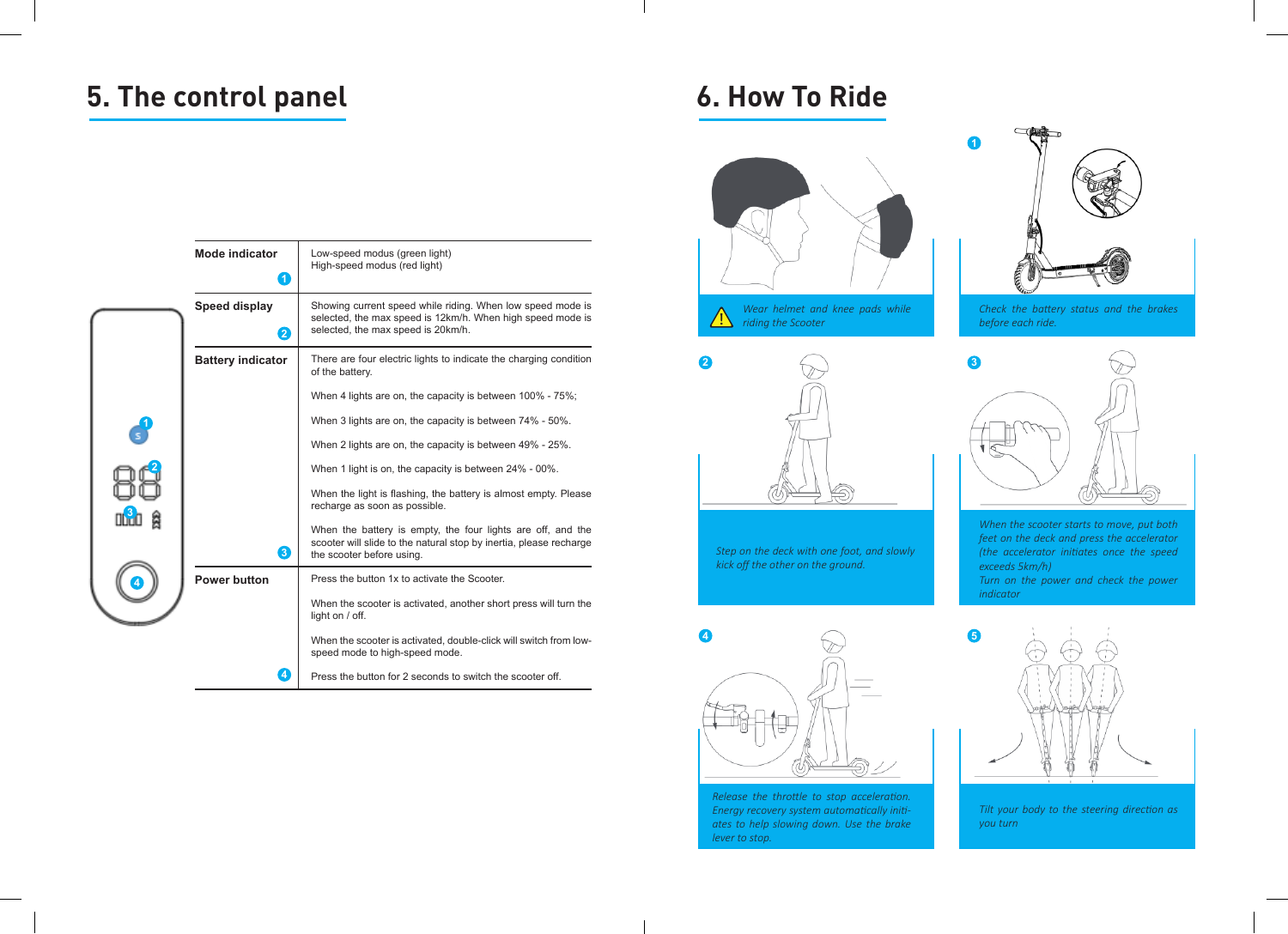## **7. Safety Reminder**

● When you use this vehicle for the first time, please ride it in a safe environment without obstacles or traffic. Please get familiar with the vehicle before you use it in public places.

● This electric scooter is a leisure device. But once used in a public area, they'll be seen as vehicles, subjecting to any risks faced by vehicles. For your safety, please follow instructions in the manual and traffic laws and regulations set forth by government and regulatory agencies.

● At the same time, you should understand that risks cannot be entirely avoided as others may violate traffic regulations and drive incautiously, and you're exposed to road accidents just as when you're walking or cycling. The faster the scooter is, the longer it takes to stop. On a smooth surface, the scooter may slip, lose balance, and even result in a fall. Thus it is crucial that you use caution, keep proper speed and distance, especially so when you're unfamiliar with the place.

● Respect pedestrians right of way. Try not to startle them while driving, especially children. When you ride from behind pedestrians, ring your bell to give them a heads-up and slow your scooter to pass from their left (applicable to countries where vehicles drive on the right). When you ride across pedestrians, keep to the right at a low speed.

● Closely follow the safety instructions in the manual especially in countries without relevant laws and regulations for electric scooters.

• Do not lend your scooter to persons who don't know how to use it.

● Check the scooter before every use. When you note loosen parts, low battery alerts, flat tires, excessive wear, strange sounds, malfunctions and other abnormal conditions, stop riding immediately and call for professional support.

# **8. Folding and Carrying**



Make sure that the scooter's turned off. To fold, unlock the folding mechanism, and bend the handlebar stem to hook the buckle on the rear mudguard. To open, press the trigger to remove from the buckle, erect the handlebar and lock the folding structure.



Hold the handlebar stem with either one hand or both hands to carry.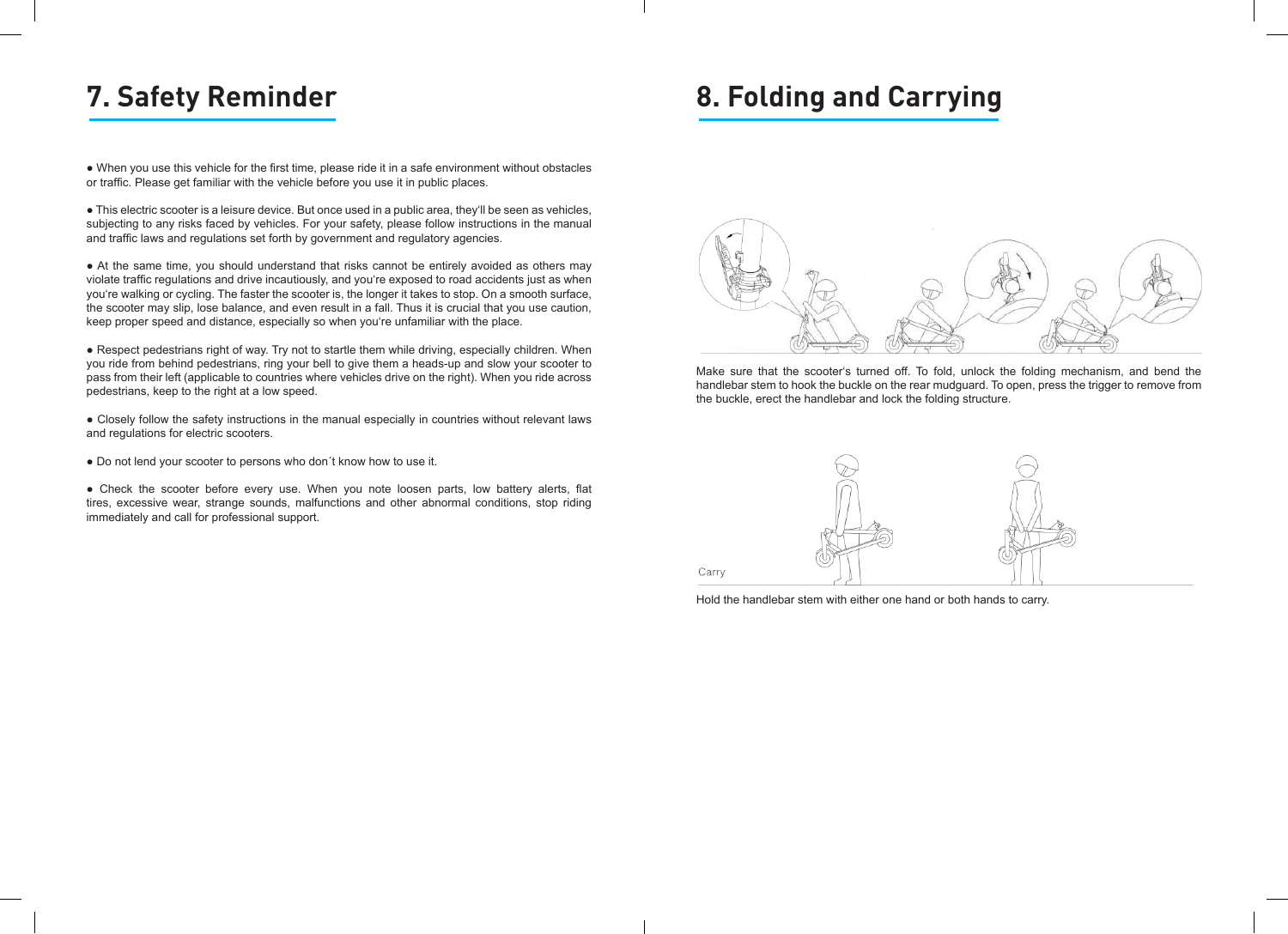## **9. Daily Care and Maintenance**

### **Cleaning and storage**

If you see stains on the scooter's body, wipe them off with a damp cloth. If the stains won't scrub off, put on some toothpaste, and brush them with a toothbrush, then wipe them off with a damp cloth. Notes: do not clean the scooter with alcohol, gasoline, kerosene or other corrosive and volatile chemical solvents. Do not wash the scooter with a pressure washer. During cleaning, make sure that the scooter is turned off, the charging cable is unplugged, and the rubber flap is closed as water leakage may result in electric shock or other major problems.

When the scooter is not in use, keep it indoors where it is dry and cool. Do not store it outdoor for long time. Excessive sunlight, overheating and overcooling accelerate tire aging and compromise the scooter and the battery pack's lifespan.

#### **Battery maintenance**

- **1** Use original battery packs, use of other models or brands may cause safety issues;
- **2** Do not touch the contacts. Do not dismantle or puncture the casing. Keep the contacts away from metal objects to prevent short circuit which may result in battery damage or even injuries and death.
- **3** Use original power adapter to avoid potential damage or fire;
- **4** Mishandling of used batteries may do tremendous harm to the environment. To protect natural environment, please follow local regulations to properly dispose used batteries.
- **5** After every use, fully charge the battery to prolong its lifespan.

Do not place the battery in an environment where the ambient temperature is higher than 50°C or lower than -20°C (e.g., do not leave the scooter or the battery pack in a car under direct sunlight for an extended time). Do not throw the battery pack into fire as it may lead to battery failure, battery overheating, and even another fire. If the scooter is expected to be left idle for more than 30 days, please fully charge the battery and place it in a dry and cool place. Keep in mind to recharge it every 60 days to protect the battery from potential damage which is beyond limited warranty.

Always charge before exhausting the battery to prolong the battery's lifespan. The battery pack performs better at normal temperature, and poor when it is below 0°C. For instance, when it is below -20°C, the riding range is only half or less at normal state. When the temperature rises, the riding range restores.

### **Adjusting the disc brake**



If the brake is too tight, use the M4 hexagon wrench to loosen the screws on the caliper, and slightly send back the brake cable to shorten the exposed length, then tighten the screws. If the brake is too loose, loosen the screws, and slightly pull out the brake cable to lengthen the exposed length, then tighten the screws.